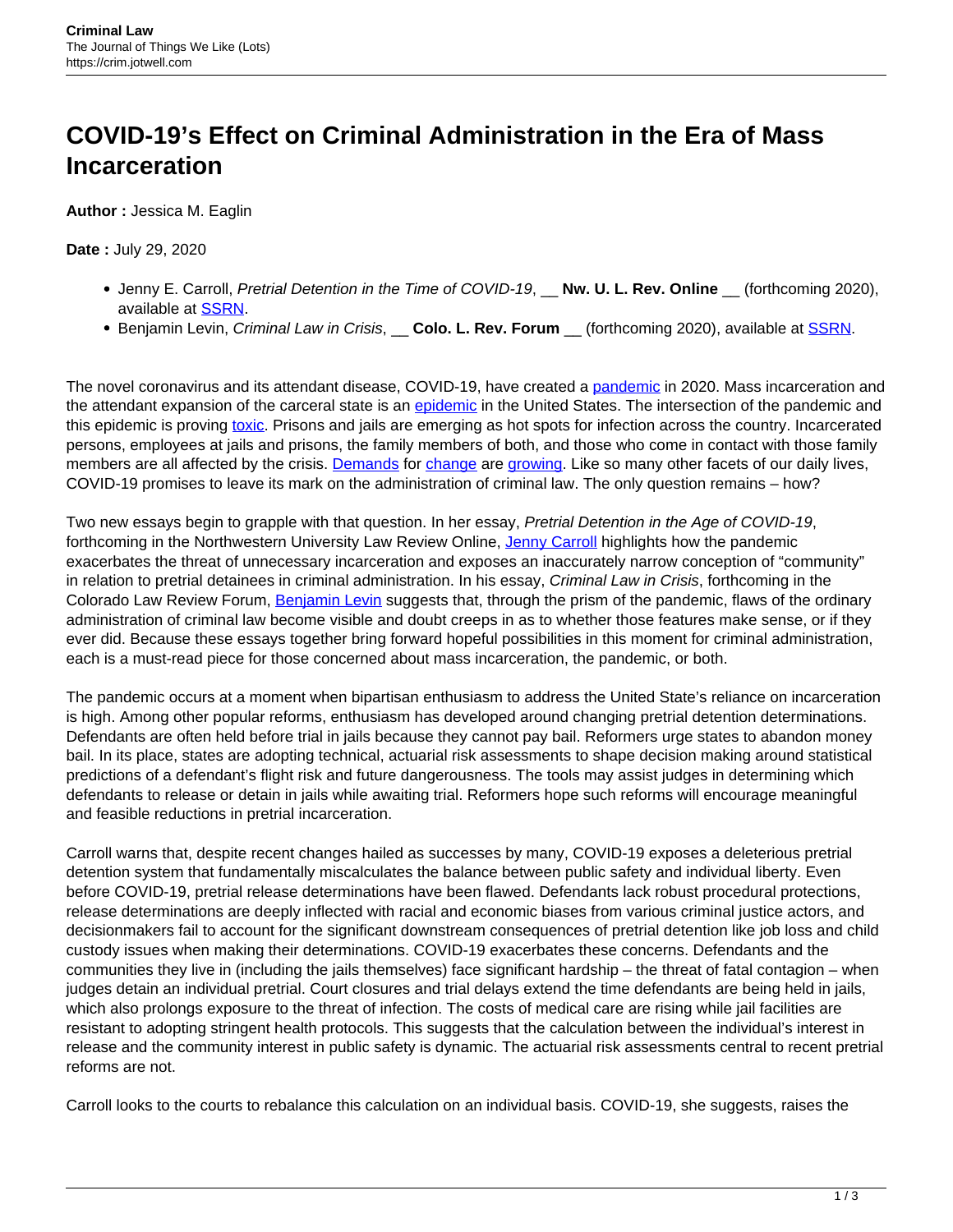specter of a potential substantive due process claim from individual defendants held pretrial. At the very least, it requires courts to balance the state's interest in preserving safety versus an individual's interest in liberty when making pretrial release determinations. COVID-19 enhances the defendant's interest in liberty in release or additional medical care because the threat of infection in jail is high. COVID-19 also demonstrates that "safety" for the community might mean keeping individuals out of jail rather than putting individuals in it. Incarceration increases threat of infection to defendants, their families, jail employees and their families, too. Though not everyone should be released, COVID-19 illuminates the persistent disconnect between community and individual in calculating detention or release determination. Carroll urges courts to adopt a broader and more fluid view of community going forward. Her essay cautions against complacency: this extraordinary pandemic may exacerbate existing flaws in the ordinary pretrial detention system and illuminates the shortcomings of recent reforms.

Where Carroll offers a path to legal transformation, Levin shows the promise of conceptual change in this moment of crisis. He argues that the pandemic sheds light on the irrationality of some ordinary features of criminal administration. He points to two examples. First, it urges "sentencing realism." Currently, criminal administrators discuss punishment in the abstract as finite chunks of time or bimodal determinations of location. For example, one is sentenced to 60 months imprisonment or two years on probation. COVID-19 demands recognition that these metrics obscure how the experience of punishment is far more complex, with effects that linger long after an individual serves a term of incarceration. Second, the pandemic illuminates how very localized criminal administration truly is. Rather than a "system" influenced heavily by federal policy, criminal administration is a "carceral archipelago" with multitudes of local administrators implementing localized policies. Different states, counties, and municipalities have adopted different responses to criminal administration in the pandemic. That COVID-19 focuses so precisely on local decisionmakers only emphasizes what scholars of mass incarceration increasingly note: resistance to problematic criminal law enforcement practices often generates from the local level. Perhaps COVID-19 makes more space to see that now.

Levin's contribution is primarily concerned with rhetoric, so it bears implications for many different points in criminal administration including pretrial release determinations. The way we speak about punishment is important. The way we speak about the intersection of the pandemic and criminal justice is important, too. The pandemic is a crisis, but criminal administration creates crisis, too. And while crisis can provide a basis for transformation, Levin warns that wholesale adoption of a crisis mentality has its flaws. We may yearn for the "normal" again as if it were not already deeply flawed. The crisis may also obscure "structural and systemic pathologies" as aberrations rather than the norm, thus legitimating different features of criminal administration. Levin's essay advises against that path.

It would be easy to characterize these contributions as pragmatic versus aspirational takes on the effect of COVID-19 on criminal administration. Yet both essays offer similar, substantive takeaways about this moment for criminal administration. These authors reflect on the corrosive intersection of punishment and society laid bare by the coronavirus. They weave into discussion not only what could be about criminal administration, but what already  $is$ how criminal administration operates in society, what's its impact, and on whom. They emphasize the structural realities of the carceral state as an epidemic upon which COVID-19 as a pandemic expands. Rather than invite despair in those realities, however, both Carroll and Levin give the reader reason to find hope in change.

Surely, this pandemic intersects with criminal law along many dimensions. Highlighting these timely essays only skims the surface of issues to consider. Still, these essays offer an exciting frame upon which future legal scholarship promises to build. Both essays resist the temptation to conclude that COVID-19 is wreaking havoc on criminal justice. Rather, they emphasize that criminal administration wreaks havoc in a stratified society, and COVID-19 provides a window to see that havoc in a new light. Far from calling for fixes that keep the "system" operating with business as usual, these essays demand that we [question business as usual](https://papers.ssrn.com/sol3/papers.cfm?abstract_id=3607513) in criminal administration. Both remind us that this critical reflection is imperative not because it is convenient or efficient, but because it is necessary. COVID-19 illuminates that necessity.